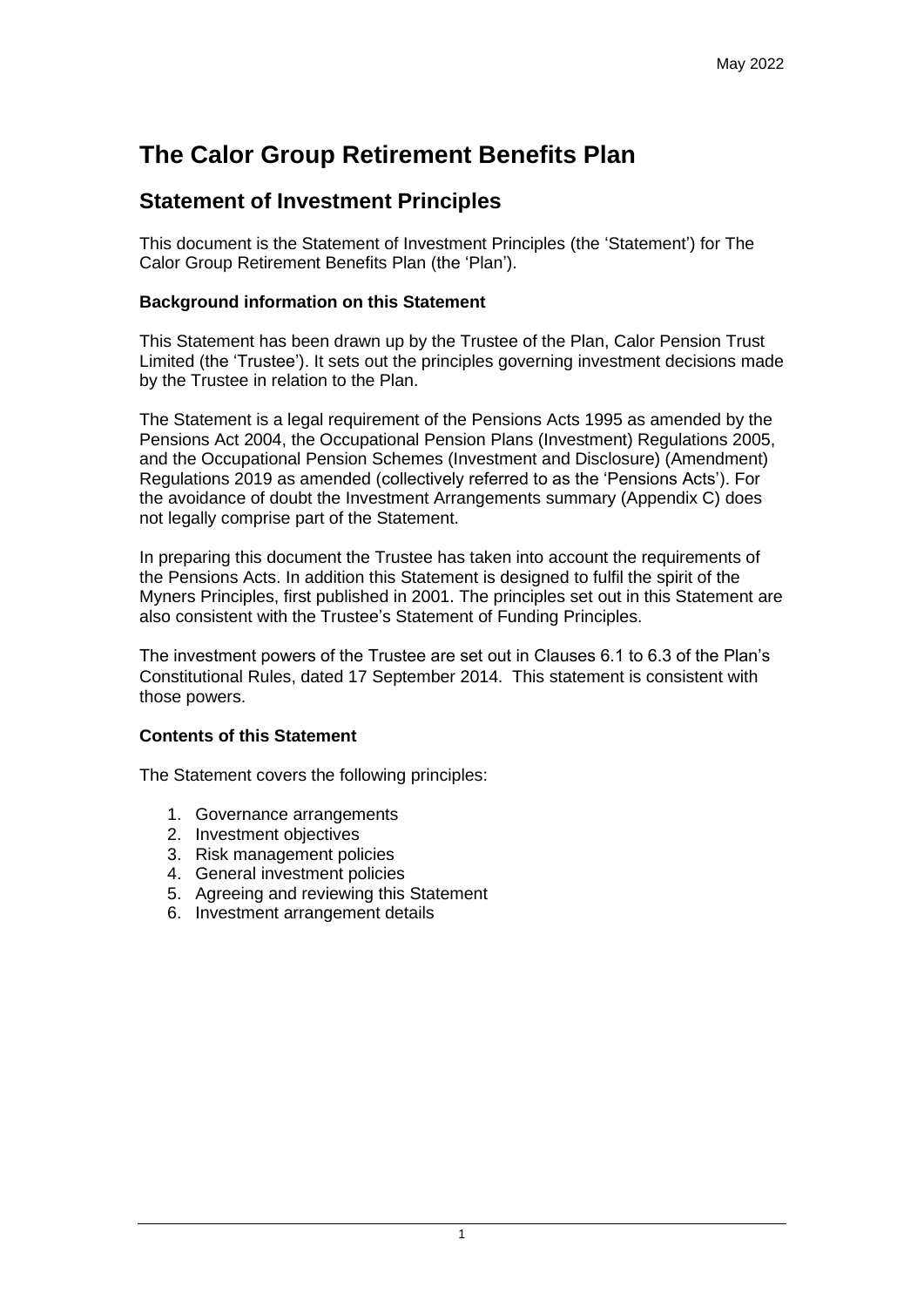#### **1. Governance arrangements**

#### **Overview of the arrangements**

The Trustee has ultimate responsibility for the management of the investment arrangements of the Plan and its assets. In discharging these responsibilities, the Trustee has established clear Investment Objectives setting out what it is aiming to achieve. The Investment Objectives relate to the overall solvency position of the Plan and are explained in more detail in the next section of this Statement. The solvency position is an assessment of the amount of assets which have been put aside to meet the liabilities of the Plan.

The Trustee has considered a number of different governance models that could be adopted in order to best achieve its Investment Objectives and has decided to delegate the day-to-day management of the solvency position to a specialist firm. This specialist firm is known as a Fiduciary Manager.

Under this governance model the Trustee focuses on setting the high-level Investment Objectives and on deciding what types of investments and approach to investing are acceptable for the Plan. It then delegates day-to-day responsibility for all investment decisions to the Fiduciary Manager. The Trustee considers that the Fiduciary Manager is best placed to invest the assets on its behalf. The Trustee has agreed a performance target and set of guidelines for the Fiduciary Manager.

#### **Other parties involved**

There are a number of parties involved in the Plan's investment arrangements, namely:

- Trustee
- Plan Actuary
- Investment managers
- Custodian
- Providers of direct investments

Further information on the investment responsibilities of different parties can be found in Appendix A.

#### **Responsibility and knowledge**

The Trustee has ultimate responsibility for the management of the Plan and its assets. The Trustee has agreed the overall investment objective, permissible investment strategies and guidelines for the assets. The Trustee has delegated the management of the Plan's assets to the Fiduciary Manager. The Fiduciary Manager works within the framework set by the Trustee.

The Trustee confirms that all parties to whom it delegates responsibility have the appropriate knowledge and experience required to take on this role. The Trustee expects each party to carry out the duties so delegated with a view to giving effect to the principles in this Statement, so far as is reasonably practical.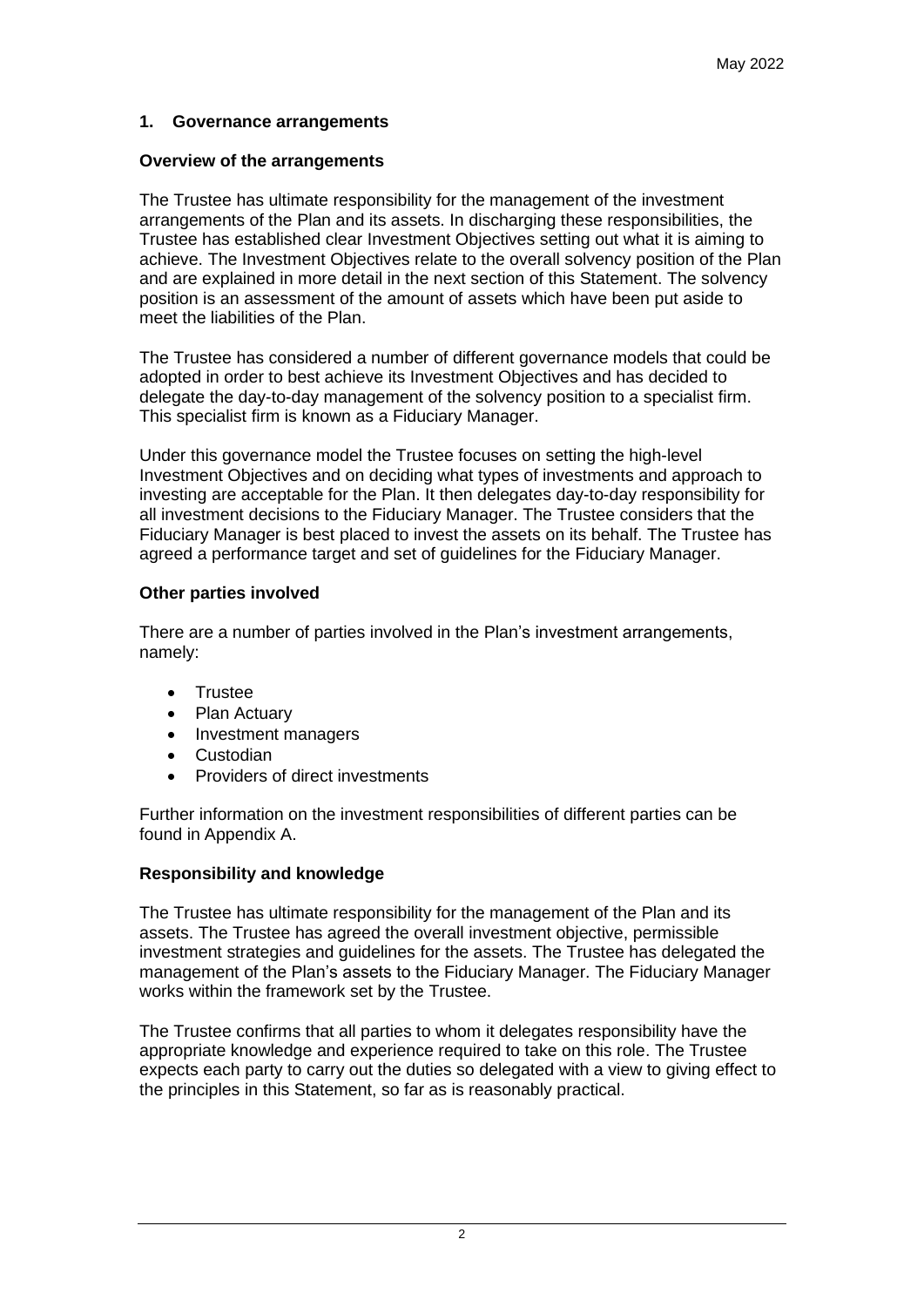# **2. Investment objectives**

The Trustee's primary objective is to provide sufficient assets to meet the members' entitlements under the Constitutional Rules as they fall due. The Trustee has set an objective for the Plan's investments in order to target this primary objective, which is called the 'Investment Objective'.

The Investment Objective is a quantifiable statement comprising a return objective and a risk statement.

- The **return objective** states the level of return on the assets relative to an economic measure of the liabilities that the Trustee is targeting
- The **risk statement** defines the level of confidence the Trustee has in the funding ratio (i.e. the ratio of assets to liabilities) being above a certain level over a certain defined time period

#### **Return Objective**

The Trustee aims to achieve a return on the Plan's assets of 3% p.a., net of fees, in excess of the return on the gilt-based liability benchmark over rolling five-year periods.

#### **Risk Statement**

The Trustee expects that the active risk within the Plan's portfolio will generally be around 7.5% per annum, with the Fiduciary Manager required to formally notify the Trustee if the active risk reaches 12% per annum. However, the Trustee recognises that this will fluctuate over time as the composition of the portfolio changes and the levels of risk in markets change.

The liability benchmark is defined as the liabilities scaled by the funding ratio.

The liabilities are calculated as the net present value of the Plan's projected pension cashflows, using rates implied by the gilt markets.

# **Process for setting the Investment Objectives**

The Return Objective and Risk Statement have been set by the Trustee on the basis of an assessment of the Plan's current position and consideration of future uncertain events. This involved looking at the Trustee's overall objectives for the Plan, the Statement of Funding Principles and the Plan's financial position (including the strength of the sponsoring employer's covenant). As part of this exercise a number of assumptions were made in relation to the level and timing of future contributions.

# **3. Risk management policies**

The Trustee recognises that a number of risks are involved in the investment of the Plan's assets. It is the Trustee's policy to monitor regularly the risks affecting these investments, and to manage them where possible so as to avoid the accumulation of excessive risk exposure. In managing these risks, the Trustee has regard to the Investment Objectives. The Trustee will work with the Fiduciary Manager to promptly identify any material risks, to consider how best they should be managed, to implement a solution for managing these risks and then to decide how they should be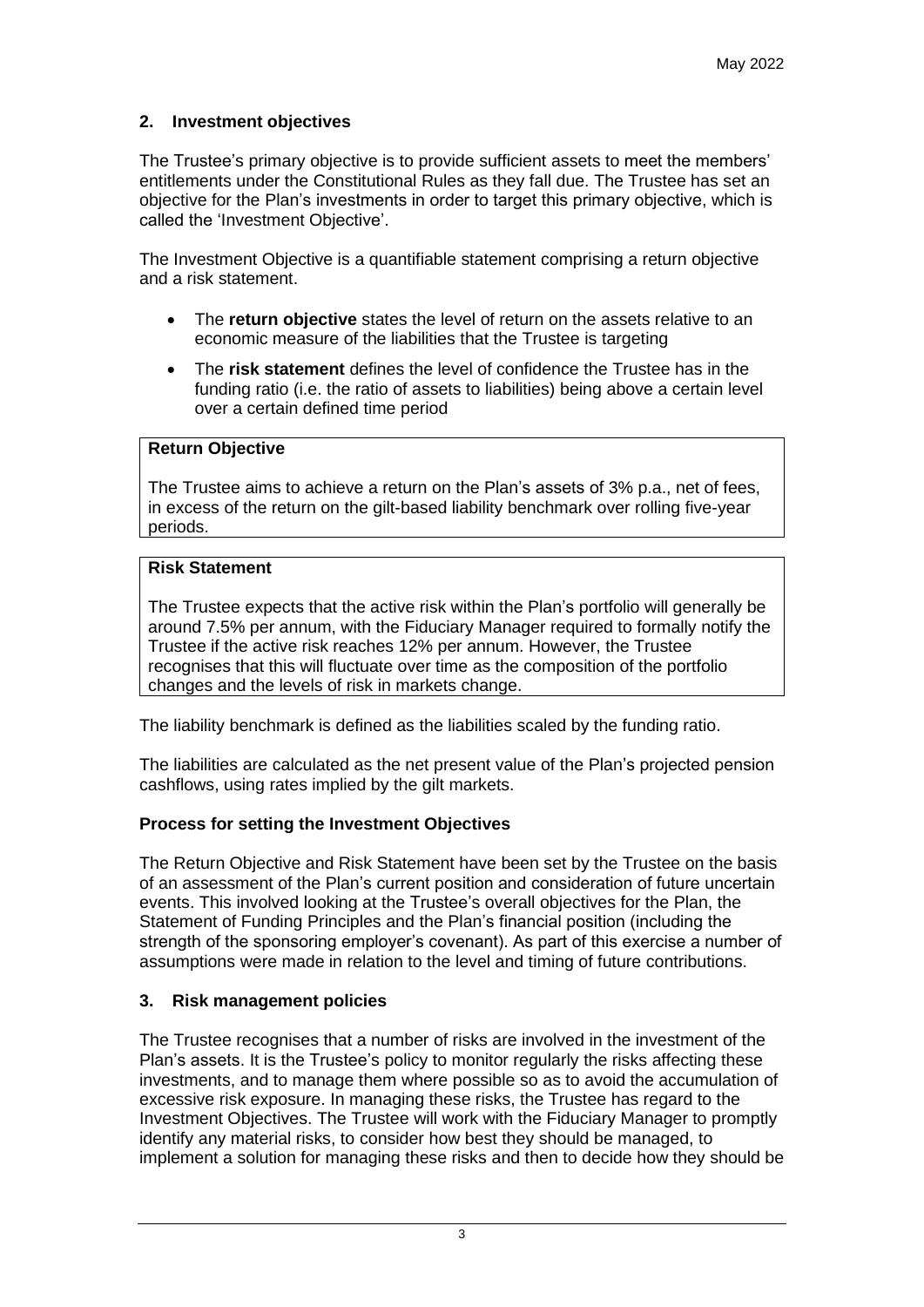monitored in the future. The Trustee will review its risk management policy on a regular basis.

#### **Key risk affecting the Plan**

The key risk to the Plan is that the value of assets is inadequate relative to the value of the liabilities. Ultimately, this could lead to there being insufficient assets to secure all benefits. This is called solvency risk.

The Trustee acknowledges that there are a number of individual risk factors which have the potential to contribute to solvency risk. Due to the complex and interrelated nature of these risks, the Trustee considers the majority of these risks in a qualitative rather than quantitative manner. The Fiduciary Manager helps manage these risks and also assists by providing risk analysis using quantitative modelling techniques.

#### **Other risk factors**

There are a number of other risks affecting the Plan. Further information on the main risk factors are described in Appendix B, along with a summary of the Trustee's policy on how each risk should be managed and measured.

#### **4. General investment policies**

The Trustee has set a number of investment policies in relation to their investments, in conjunction with the Fiduciary Manager. These cover:

- Types of investments considered
- Balance between investment types
- Expected return on investments
- Realisation of investments
- Use of derivatives
- Responsible investment & corporate governance
- Investment manager arrangements
- Ensuring compliance with the Pensions Acts
- Fee basis for service providers

#### **Types of investments considered**

The Trustee seeks to achieve the Plan's Investment Objective by investing in a suitably diversified mix of assets including (but not limited to) the following investment strategies and investment types:

- Equity
- **Credit**
- **Property**
- Multi-strategy
- Macro-orientated
- Sub-funds
- Illiquid investments, such as Private Equity
- Cash
- High quality bonds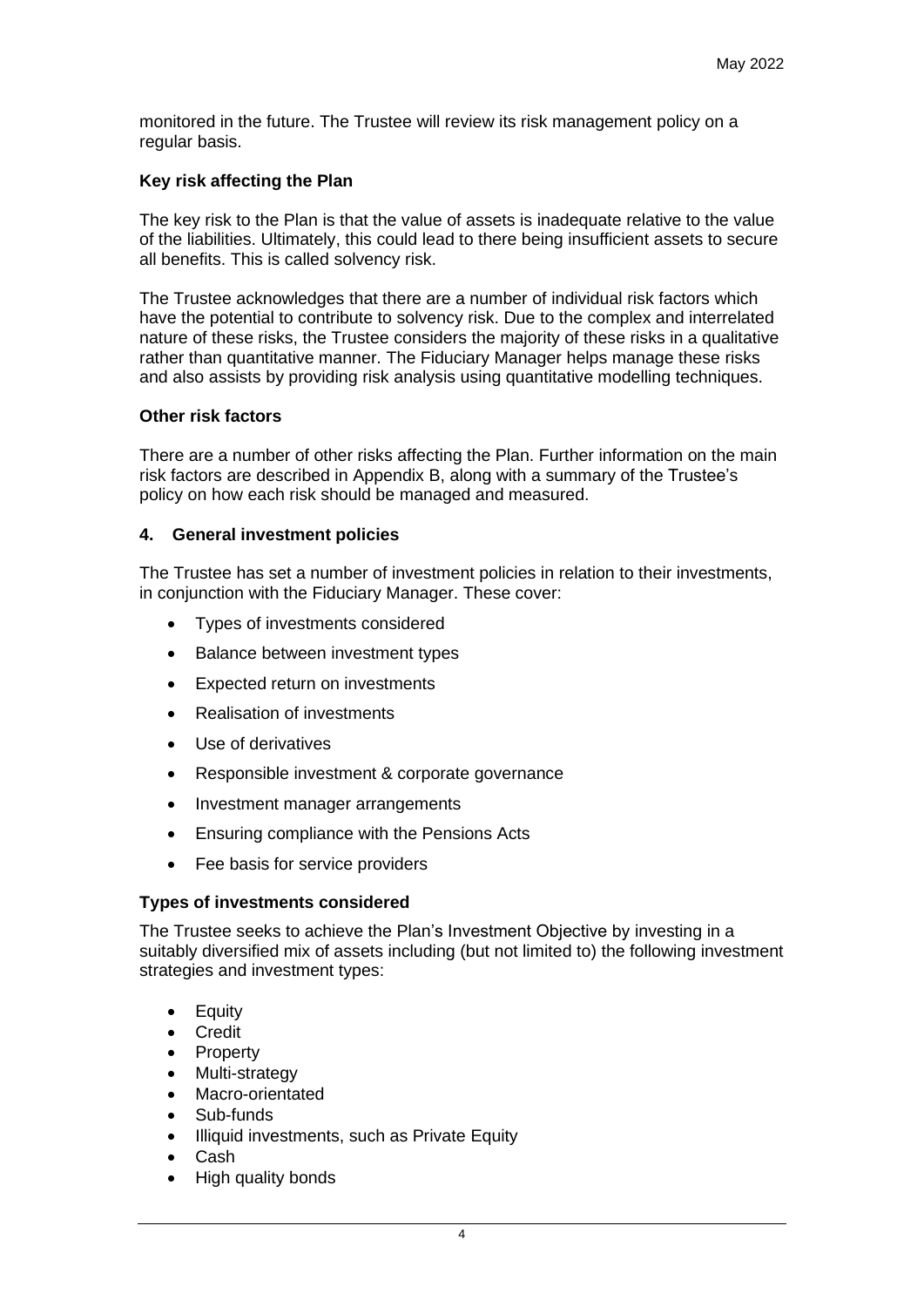**Derivatives** 

Discretion has been provided to the Fiduciary Manager to manage the investments within Sub-funds.

In deciding the suitability of each investment strategy or type, the Trustee has considered the role of each in targeting the overall investment objective, taking into account the associated risks and potential rewards, and will continue to do so on a regular basis. This assessment has been made by the Trustee following training and advice from the Fiduciary Manager. It is the Trustee's policy to review the suitability of different investment strategies/types from time to time.

The Plan has made an investment in an Asset Backed Contribution ('ABC') arrangement set up in conjunction with the Employer that provides an annual income which is derived from certain assets transferred to a specifically established subsidiary company by the Employer and over which the Trustee has security.

The Trustee monitors from time-to-time the Employer-related investment content of their portfolio as a whole and will take steps to alter this should they discover this to be more than 5% of the portfolio. Typically, this check is carried out annually by the Plan's auditors.

The Trustee also owns a portfolio of annuities with Aviva in respect of some pensioners' liabilities.

# **Balance between investment types**

It is the Trustee's policy to set appropriate guidelines for the Fiduciary Manager which control the balance between the investment types and reflects its investment objectives.

In setting these guidelines the Trustee has considered the characteristics of each of the investment types and has received training and advice from the Fiduciary Manager. The Trustee has also considered the need for flexibility and the overall control of risk. The Fiduciary Manager has been given discretion to manage the balance between the investment types of the Plan within the guidelines set by the Trustee. The Fiduciary Manager considers the risk and return characteristics of each of the investment types when allocating the assets between them. The Trustee will review the balance between the investment types and guidelines from time to time.

The current guidelines are set out in the Investment Arrangements Summary (Appendix C).

# **Expected return on investments**

The Trustee's policy in relation to expected return on investments is to invest in the assets which it believes will, over an appropriate time horizon and having a regard to the need to manage risk appropriately, achieve the Return Objective. When setting the investment guidelines, the Trustee has considered the expected return, and associated risk for each investment type.

The Trustee monitors the return on the different investment types on a regular basis using reporting provided by the Fiduciary Manager. In the case of severe underperformance, the Trustee expects the Fiduciary Manager to review the investments in light of the prevailing economic conditions.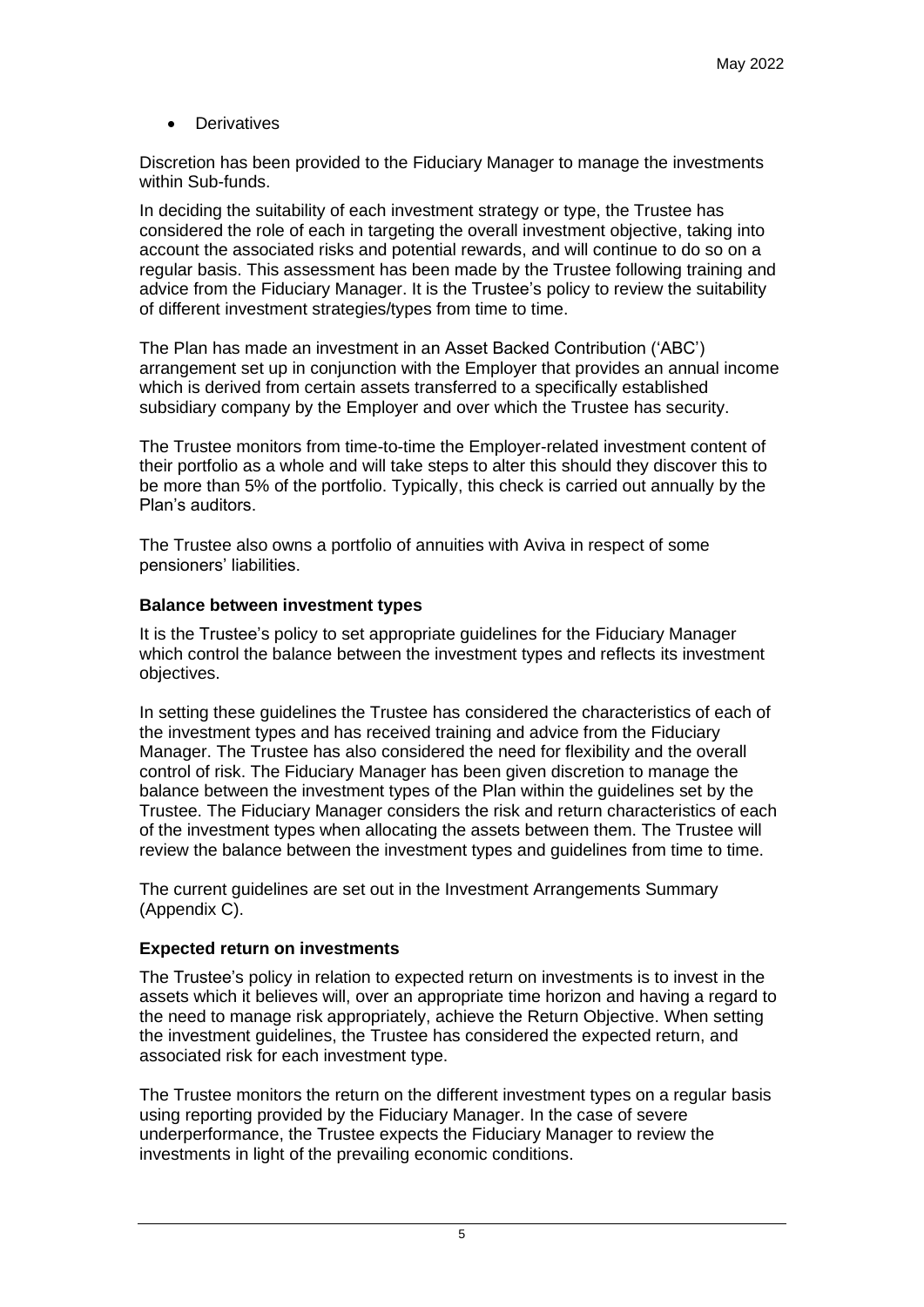#### **Realisation of investments**

As part of the ongoing management of the Plan, it is necessary for the Trustee to realise investments from time to time. It is the Trustee's policy to ensure that the Fiduciary Manager considers a number of core factors when considering the realisation of investments. These include:

- The potential future returns and risks of the investment
- The liquidity of the investment
- The ongoing appropriateness of the investment

The balance between the benefit payments and future contributions into the Plan was considered when reviewing the need to realise investments. These considerations will be kept under review.

The Trustee has delegated decisions relating to the realisation of investments to the Fiduciary Manager within the agreed guidelines.

All realisations made by the Fiduciary Manager will be done in accordance with the terms and conditions contained in the agreement between the Fiduciary Manager and the Trustee. It is the Trustee's policy to review the approach taken by the Fiduciary Manager to realise investments from time to time.

Ultimately, the investments will all have to be sold when the Plan's life comes to an end. In this situation, the Trustee is aware of the fact that the realisable value of some investments, were there to be a forced sale, might be lower than the market value shown in the Plan accounts.

#### **Use of derivatives**

As part of the overall consideration of investments the Trustee has agreed to use derivatives such as forwards, futures, swaps and options for risk management and for the efficient implementation of the investment strategy. The Trustee has delegated responsibility for the design and implementation of derivatives strategies to the Fiduciary Manager. The design and execution of derivative strategies will be subject to the guidelines contained in the agreement between the Fiduciary Manager and the Trustee. The Fiduciary Manager will use derivatives within the portfolio when it deems appropriate to do so in order to support the achievement of the Trustee's Investment Objective within the agreed guidelines.

For the avoidance of doubt, leverage limits are included within the Fiduciary Manager's contractual terms and any investment in derivative instruments is only made to contribute to a reduction in the overall level of risks in the portfolio or for the purposes of efficient portfolio management.

#### **Responsible investment & corporate governance**

#### *Financially material considerations over the appropriate time horizon of the investments*

The Trustee has a long term time horizon for their portfolio and therefore acknowledges that being a responsible investor should improve financial outcomes. The Trustee considers responsible investment to be the integration of environmental, social and governance (ESG) factors into investment decisions in respect of their portfolio where financial risk and / or return is or could be materially affected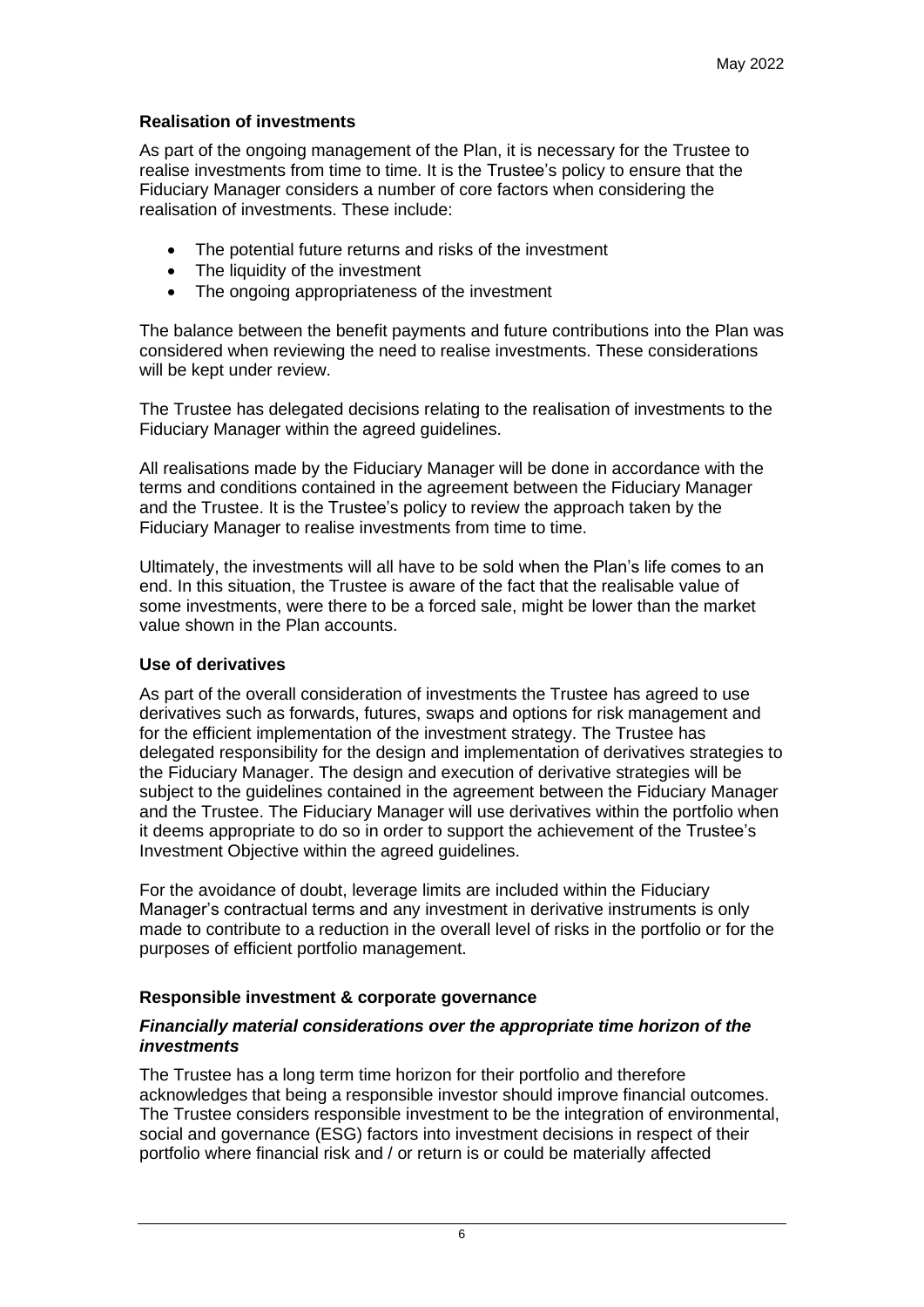("Responsible Investment"). These considerations include the potential impact of climate change.

The Trustee has delegated responsibility to take account of ESG factors in investment decision making to the Fiduciary Manager and the AVC Provider. Where the Plan assets are held in pooled arrangements, the Trustee expects the Fiduciary Manager and the AVC Provider to take into account ESG factors , consistent with its approach to Responsible Investment. The Fiduciary Manager and the AVC Provider are responsible for ensuring that the external investment managers appropriately incorporate ESG factors within their investment process. Monitoring by the Trustee of the Fiduciary Manager is undertaken on a quarterly basis. Monitoring by the Trustee of the AVC Provider is undertaken on an annual basis.

#### *The extent to which non-financial matters are taken into account in the selection, retention and realisation of investments*

The Trustee does not take the views of individual members and beneficiaries, including (but not limited to) their views in relation to governance, social and environmental impact, into account when making investment decisions. The Plan's assets are largely held in pooled arrangements therefore, it is not possible to reflect individual member views. However, the Trustee believes that by being a responsible investor, they are managing investment risk with the aim of enhancing long term portfolio returns, which is in the best interests of the members and beneficiaries of the Plan.

#### *The exercise of the rights (including voting rights) attaching to the investments*

In relation to corporate governance and activism (including the way in which any rights attaching to investments, such as voting rights, are exercised), the Trustee has adopted a policy of delegating voting decisions on stocks to the investment managers who will exercise the voting rights attached to any individual investments on their behalf, in accordance with their own house policies.

The Fiduciary Manager encourages the Plan's investment managers to discharge their responsibilities in respect of investee companies in accordance with the Stewardship Code published by the Financial Reporting Council. 

# *Undertaking engagement activities in respect of the investments*

The investment managers, acting on behalf of the Trustee are expected to have an interest in ensuring that corporate management act in the long term interests of shareholders or bondholders and will, where impactful and possible engage with management.

Where relevant, the Trustee prefers their investment managers to have an explicit strategy, outlining the circumstances in which they will engage with a company (or issuer of debt or stakeholder) on relevant matters (including performance, strategy, capital structure, management of actual or potential conflicts of interest, risks, social and environmental impact and corporate governance matters) and how they will measure the effectiveness of this strategy.

The Fiduciary Manager and the AVC Provider are responsible for engaging with investment managers regarding those investment managers' voting records and level of engagement with the underlying investments, where this is expected to have meaningful impact. The Fiduciary Manager will report on this to the Trustee on a quarterly basis.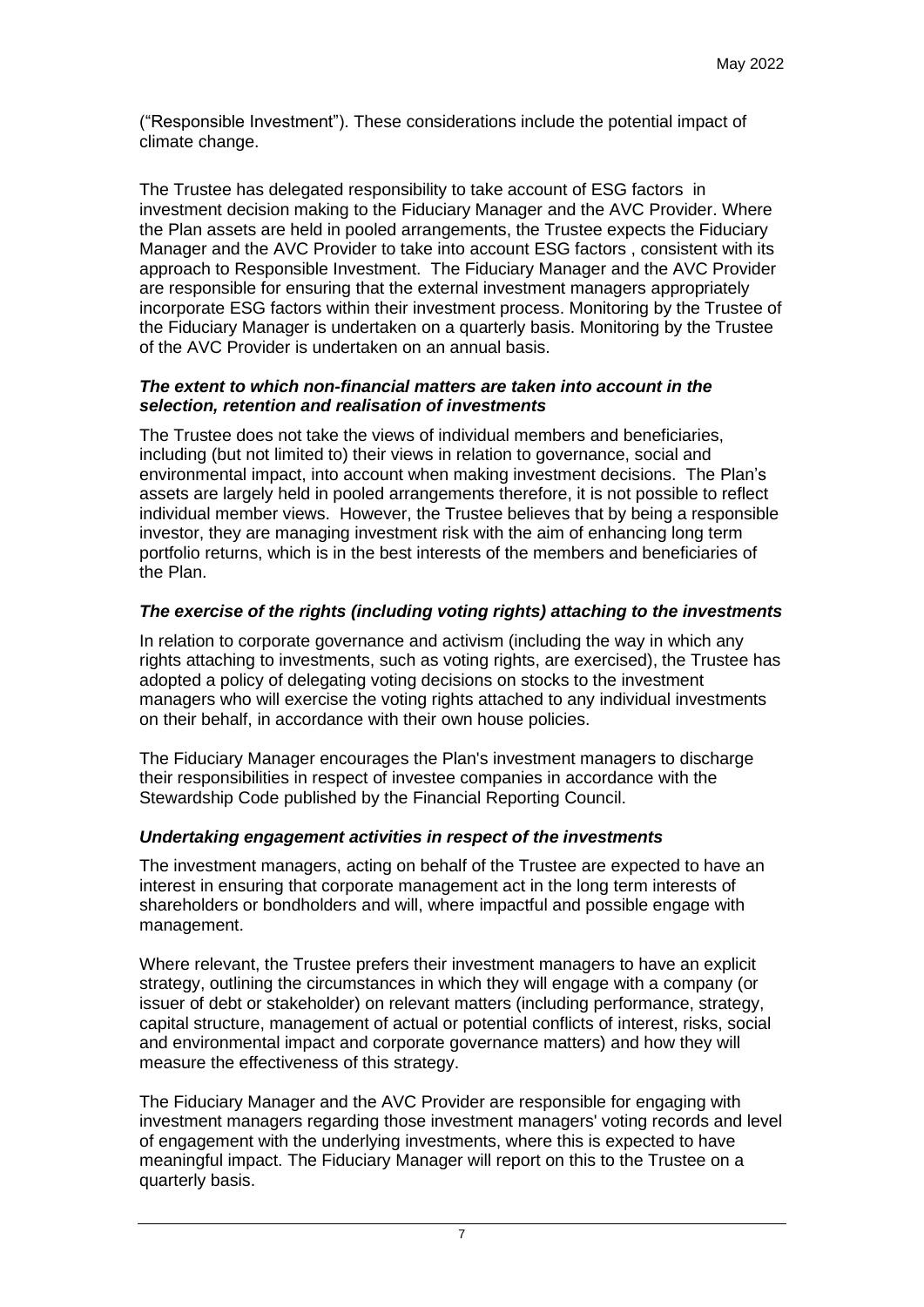#### **Arrangements with the Fiduciary Manager**

The Trustee delegates various activities in relation to the Plan's investments to the Fiduciary Manager as set out in this Statement. The Fiduciary Manager is responsible, in particular, for ensuring each underlying investment manager is aligned with the Trustee's policies as set out below.

The Trustee keeps the Fiduciary Manager's performance under review, focusing on longer-term outcomes. The Trustee receives regular reports from the Fiduciary Manager, including on portfolio turnover costs incurred by the underlying investment managers. The Trustee review process includes specific consideration of how the Fiduciary Manager has implemented the responsible investing policies and engagement activities included in this Statement.

Although the Trustee's arrangement with the Fiduciary Manager is expected by the Trustee to be a long-term partnership, the Fiduciary Manager's appointment could be terminated within a shorter timeframe due to other factors such as a significant change in business structure or the investment team or where the Fiduciary Manager fails to ensure alignment between underlying investment managers and the Trustee's policies.

The Fiduciary Manager is paid using a combination of fixed and ad valorem fees in line with normal market practice, for a given scope of services which includes consideration of long-term factors, responsible investment and engagement. The Trustee reviews the costs incurred in managing the Plan's assets annually.

#### **Investment Manager arrangements**

The Trustee believes that an understanding of, and engagement with, underlying Investment Managers' arrangements is required to ensure they are aligned with Trustee policy, including its Responsible Investment policy. In accordance with latest regulation, it is the Trustee's policy to ensure that the following are understood and monitored:

- How investment manager arrangements incentivise investment managers to align their strategy and decisions with the Trustee's policies
- How investment manager arrangements incentivise investment managers to make decisions based on assessments about medium to long-term financial and non-financial performance of an issuer of debt or equity and to engage with issuers of debt or equity in order to improve their performance in the medium to long-term
- How the method (and time horizon) of the evaluation of investment managers' performance and their remuneration are in line with the Trustee's policies
- Portfolio turnover costs incurred by the investment managers, in the context of the investment manager's targeted portfolio turnover (defined as the frequency within which the assets are expected to be bought or sold)
- Duration of the arrangement with the investment manager

The responsibility for monitoring these aspects day to day has been delegated to the Fiduciary Manager. They are responsible for ensuring each underlying investment manager is aligned with the Trustee policies at the time of appointment or explaining why this is not the case. They are also required to report back to the Trustee on any areas of potential divergence between Trustee policy and investment manager practice on an ongoing basis, including their own.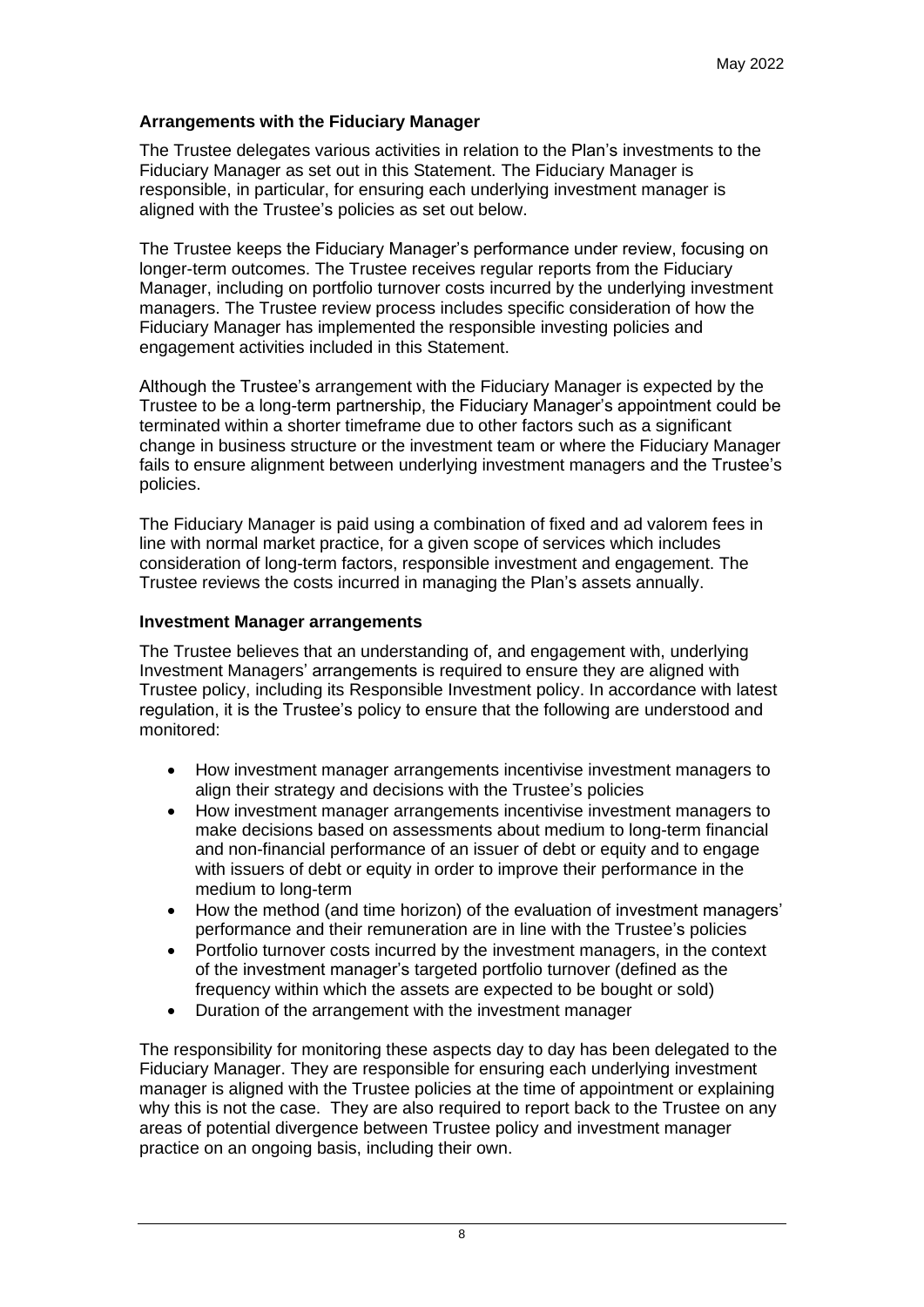Stewardship policies and voting records are reviewed (and discussed with the investment managers) at least annually by the Fiduciary Manager, who will collate the qualitative and quantitative information required to allow the Trustee to review all of the above aspects in sufficient detail each year. The Trustee will challenge any arrangements or stewardship practices that do not align with their Responsible Investment approach.

#### **Compliance with the Pensions Acts**

The Pensions Acts distinguish between investments which are purchased directly by the Trustee ('direct investments') and investments where management is delegated to an investment manager under a written contract. An example of the former would be the purchase of an insurance policy by the Trustee (e.g. additional voluntary contributions policies), where there is no investment management agreement.

When deciding whether to make any new direct investments, the Trustee will obtain written advice from their Fiduciary Manager. They will also consider whether future decisions about those investments should be delegated to an investment manager.

The Trustee's policy is to review its direct investments and to obtain written advice about them at regular intervals.

This written advice will cover the issues set out in the Pensions Acts and the principles contained in this Statement.

It is the Trustee's policy to regularly monitor and review the practices of the Fiduciary Manager (and, if applicable, any other investment manager appointed by the Trustee under the Pensions Acts) to ensure that the Trustee's powers of investment are being exercised in accordance with the Pensions Acts, and with a view to giving effect to the principles in this Statement as far as practicable. If the Trustee becomes aware that any manager is not carrying out its duties in accordance with the Pensions Acts or this Statement, it will promptly review this situation with the Fiduciary Manager.

# **Additional Voluntary Contributions (AVCs)**

The Trustee has a contract in place with Prudential Assurance Company Limited for the investment of members' AVCs. The Trustee considers the following sources of risk:

- Member understanding the risk that the Trustee does not provide clear, balanced and timely information to members to aid their understanding. The Trustee is aware that poor information could lead to members' reasonable expectations not being met
- Investment practices the risk that the fund(s) offered do not meet members' requirements. The fund(s) offering is periodically monitored for both suitability and competitiveness
- Risk of default funds, where provided, being unsuitable for the requirements of some members
- Manager risk risk of fund managers not meeting their objectives. This risk is considered by the Trustee both upon the initial appointment of the fund manager and periodically thereafter
- The risk of fraud, poor advice or acts of negligence ("operational risk"). The Trustee has sought to minimise such risk by ensuring that all advisers and third party service providers are suitably qualified and experienced, and that